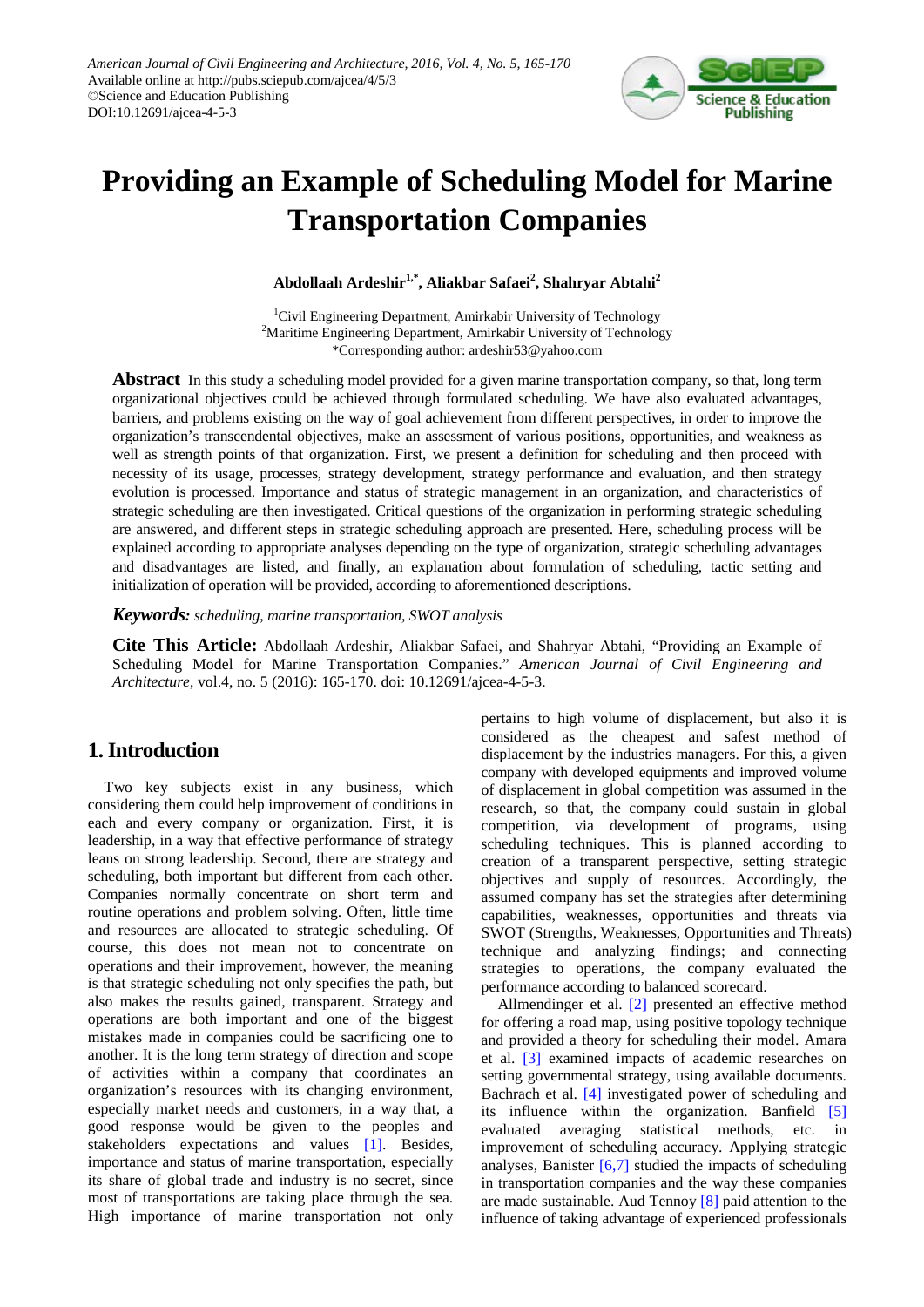in modeling and scheduling within transportation companies, and validated this through three real instances in Scandinavian area.

# **2. SWOT Analysis**

SWOT analysis is an efficient tool for identification of environmental conditions as well as internal capabilities of an organization. Its basics underlies in strategic management, marketing, and understanding the environment surrounding the organization, for strategic scheduling. Abbreviation SWOT stands for Strength, Weakness, Opportunity and Threats. Weakness and strength naturally are related to the inside of a company, while opportunity and threats usually are affected by the environment. Here, we introduce SWOT and then we will use it to analyze a given international marine transportation company. Inches regard, Xunpeng Shi [\[9\]](#page-5-7) has offered a new SWOT analyzing method for strategic scheduling. Peter Rauch [\[10\]](#page-5-8) also developed a strategic program for fuel supply chain in North Europe War, applying SWOT analysis.

<span id="page-1-0"></span>To develop the company's strategy, primarily we identified and studied its strength and weaknesses as well as the business opportunities and threats through extensive sampling, while trying to identify and adopt suitable strategies in various types of businesses for the company, via creating SWOT matrix. In continuation, we will briefly explain the way through which the matrix was created, and subsequently refer to adopted strategies. For this, we had to prepare a list of weaknesses, strengths, opportunities and threats at first hand, to create the following matrix called SWOT profile:

**Table 1. SWOT profile**

<span id="page-1-2"></span>

| <b>Weaknesses</b> | <b>Strengths</b> |               |
|-------------------|------------------|---------------|
| W-O strategies    | S-O strategies   | Opportunities |
| W-T strategies    | S-T strategies   | Threats       |

Applying SWOT analysis, four kinds of strategies could be identified:

- *S-O strategies:* strategies seeking for using opportunities which are appropriately in coordination with the organization's capabilities, and also take maximum advantage of the organization's strength points;
- *W-O strategies*: strategies applied to overcome weaknesses, so that, opportunities could be benefited;
- *S-T strategies:* strategies used by companies, so that, they could minimize their risk taking from threats;
- *W-T strategies:* totally defensive strategies, preventing companies to be damaged due to their weaknesses against threats from external environment.



Figure 1. The world reserves in 201[3 \[11\]](#page-5-9)

<span id="page-1-1"></span>

**Figure 2.** Amount of gas production  $(m^3$ /year) [\[11\]](#page-5-9)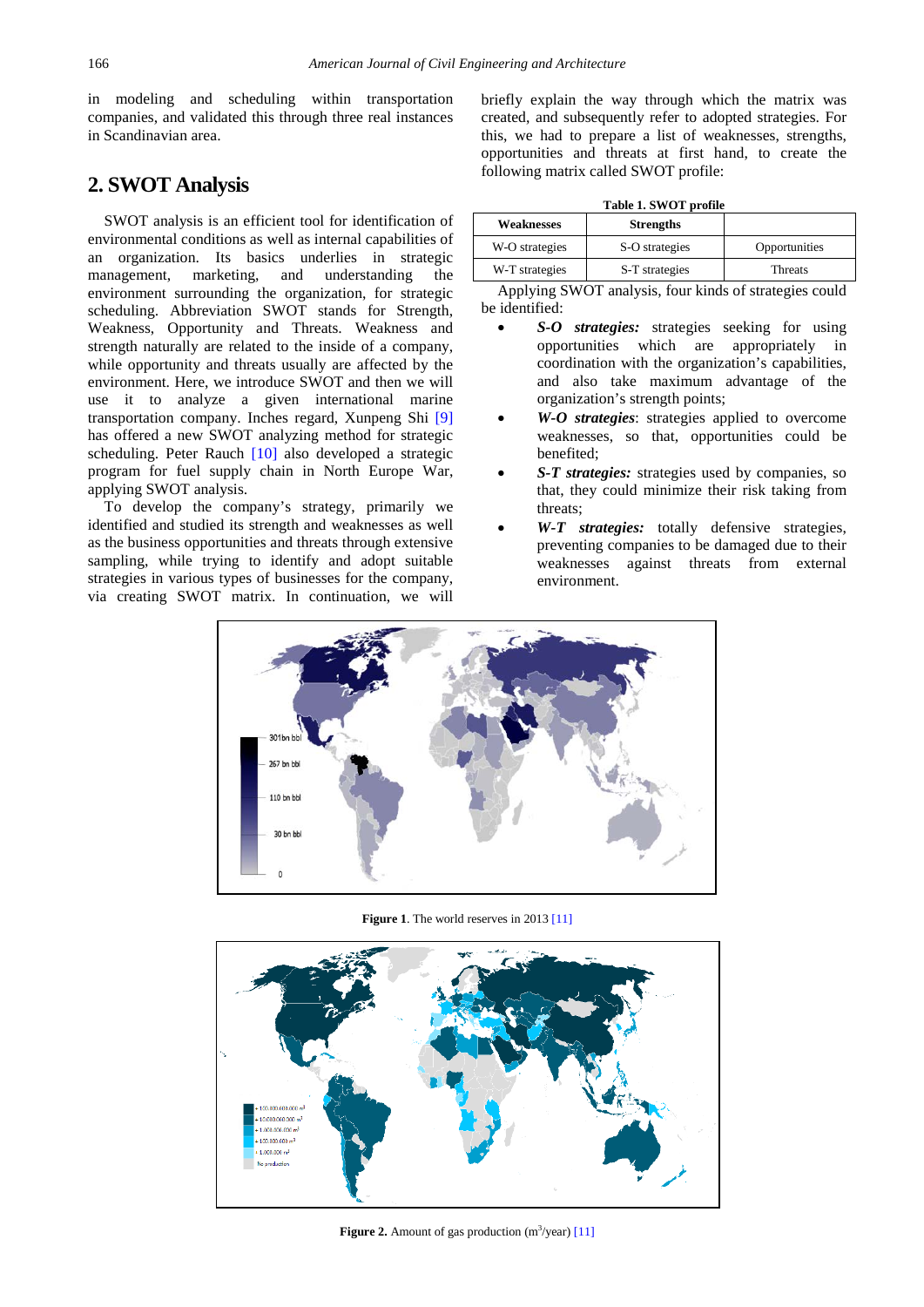In order for opportunities, threats, weaknesses and strengths to be recognizable, internal and external organizational study is a must. Following, you are presented with some charts extracted as examples for better understanding of external environment of the organization in terms of energy. In [Figure 1](#page-1-0) and [Figure 2](#page-1-1)

respectively, the world oil and gas reserves are shown in addition to the way distribution areas and competition market are extended. In [Figure 3](#page-2-0) and [Figure 4](#page-2-1) also, 5 superior countries in terms of oil and gas reserves are depicted.

<span id="page-2-0"></span>

**Figure 3.** 5 world superior countries oil reserves in 1980-2013 period[s \[12\]](#page-5-10)

<span id="page-2-1"></span>

**Figure 4.** Natural gas reserves in 5 superior countries in 1980-2013 period[s \[12\]](#page-5-10)

<span id="page-2-2"></span>

**Figure 5.** World oil demands for each scenario [\[12\]](#page-5-10) **Figure 6**. World petroleum supply for each scenario [12]

<span id="page-2-3"></span>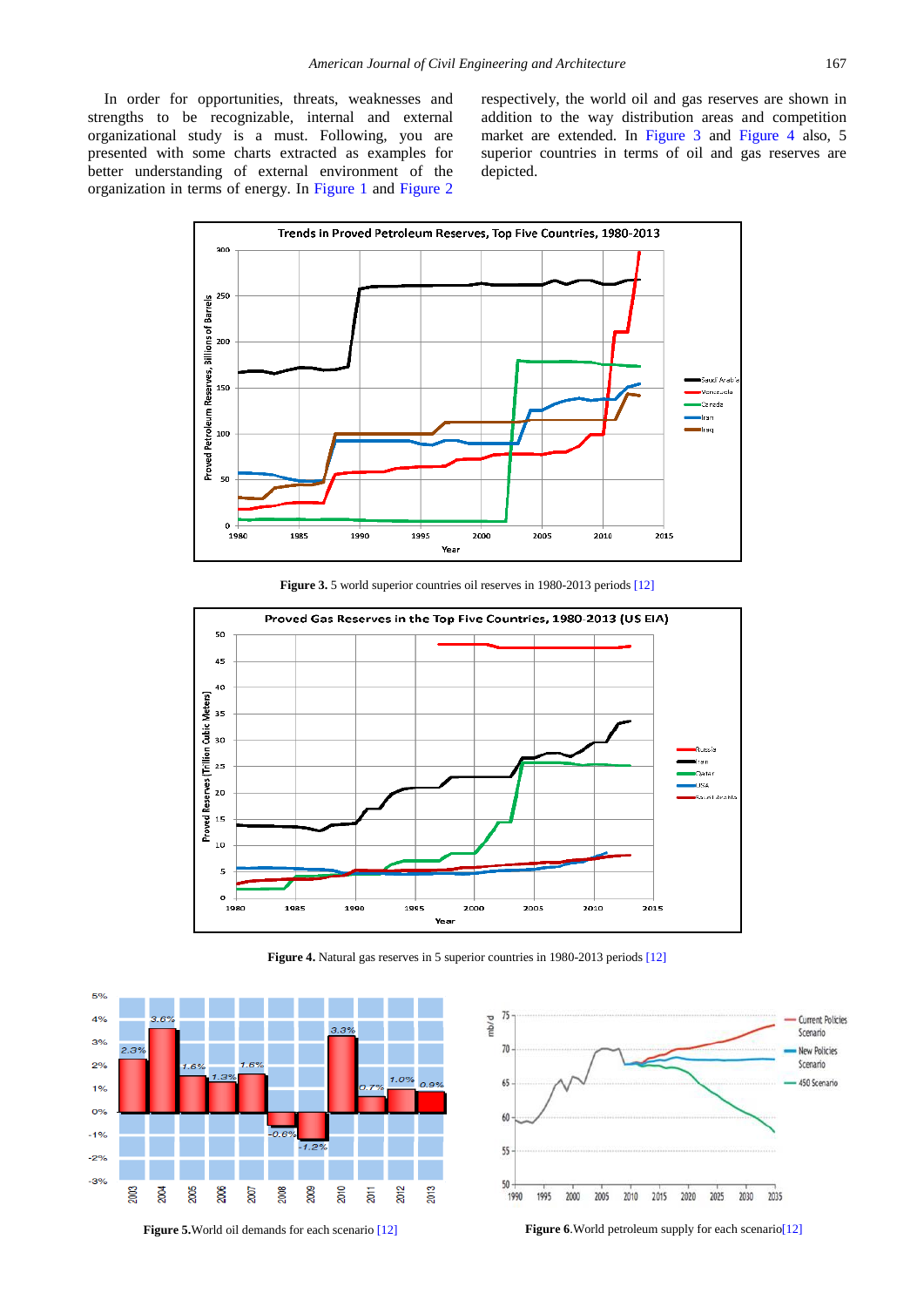Energy perspective is another effective parameter in data analysis; the way global supply is changed is shown in [Figure 5](#page-2-2) and [Figure 6](#page-2-3) through three scenarios: pessimistic, average and optimistic.

Following, a sample of opportunities and threats (external), as well as strengths and weaknesses (internal) are presented in tables in terms of priority [\(Table 2,](#page-3-0) [Table 3,](#page-3-1) [Table 4,](#page-3-2) and [Table 5\)](#page-3-3), then creating SWOT matrix for the company, we will identify adopted strategies, scope of which are mentioned below.

**Table 2. Some opportunities a company may be confronted (external), in terms of priority**

<span id="page-3-0"></span>

| <b>Opportunities</b> |                                                                                               |  |  |  |
|----------------------|-----------------------------------------------------------------------------------------------|--|--|--|
|                      | Existence of great oil and gas reserves and the demand resulting<br>there from, in Iran       |  |  |  |
|                      | New technology                                                                                |  |  |  |
| 3                    | Emergence of new economic powers such as China and India                                      |  |  |  |
| $\overline{4}$       | European countries intended to supply energy (especially gas) from<br>among various countries |  |  |  |
|                      | Rate of population growth                                                                     |  |  |  |

**Table 3. Some examples of threats confronting a company (external), in terms of priority**

<span id="page-3-1"></span>

| Threats |                                             |  |
|---------|---------------------------------------------|--|
|         | Possibility of oil exports through pipeline |  |
| 2       | Potential and actual competitors            |  |
| 3       | Increasing environmental policies           |  |
|         | Presence of pirates                         |  |
|         | Number of competitors                       |  |

**Table 4. Some examples of strengths existing in a company (internal), in terms of priority**

<span id="page-3-2"></span>

| <b>Strengths</b> |                                         |  |
|------------------|-----------------------------------------|--|
|                  | Trained human resources                 |  |
| 2                | International credit of the company     |  |
| 3                | Low average age of the fleet            |  |
| 4                | International work experience           |  |
|                  | Holding high capacity of transportation |  |

**Table 5. Some examples of weaknesses (internal) within a company, in terms of priority**

<span id="page-3-3"></span>

| Weaknesses |                                                                                            |  |  |  |
|------------|--------------------------------------------------------------------------------------------|--|--|--|
|            | Shortage of financial resources                                                            |  |  |  |
| 2          | Uni-based incomes                                                                          |  |  |  |
| 3          | Degree of access to the data bases of the company                                          |  |  |  |
|            | Updated marine activities in international market<br>not being<br>accessible or attainable |  |  |  |
|            | Creative, efficient and effective publicity                                                |  |  |  |

#### **2.1. S-O Strategies**

In order to adopt S-O strategies for the company, in SWOT matrix we have made use of strengths and opportunities mentioned in [Table 3](#page-3-1) and [Table 1,](#page-1-2) respectively and the following strategies were achieved:

1- Formation of expert groups in various contexts for professional decision making and scheduling regarding different company's issues;

2- Formation of workgroups, including experts from the company and its subsidiaries, in order to improve collaborations;

3- Holding regular meetings and courses through participation of active international companies for exchange of views, and signing marine memorandums of understanding in addition to observing marine laws, while the company acts as a host;

4- Expansion of the company's income portfolio through entering gas, petrochemicals and dry materials transportation market;

5- Supplying spare parts, provision of supplies and maintenance services by local companies;

6- Expansion of the company's income portfolio via entering new businesses;

7- Cooperation with Khazar States for entering new markets;

8- Development of international marine educational centers;

9- Upgrading the company standards in line with international standards, for entering international markets;

10- Branding vessels' inspection companies according to the rules and regulations of big oil companies, through the company's cooperation;

11- Taking advantage of offshore educational potentials for young workforces of the company;

12- Expansion of transportation fleet in various areas such as LNG, LPG, CHEMICAL CARRIER;

13- Formation of a cultural workgroup within the company, so that, cultural issues would be strengthen for creating more a sense of union, empathy and alignment, in order to improve the objectives;

14- Development of a code of conduct for proposals;

15- Formation of a workgroup to do identification and feasibility study regarding new markets and side services for entrance to various areas;

16- Holding specialized internal and international courses, and participating in them for keeping employees updated;

17- Strengthening potential of the Company's educational center and holding applied courses for employees' performance improvement;

18- Local recruitment;

19- Making efforts to create relationship with global transportation industries through continuous international publicity.

#### **2.2. W-O Strategies**

In order to adopt W-O strategies for the company, in SWOT matrix we have made use of weaknesses mentioned in [Table 4](#page-3-2) as well as opportunities cited in [Table 1;](#page-1-2) following strategies were resulted:

1- Creating a direct and continuous relationship between the company's scopes of activities and related internal organizations;

2- Upgrading the company standards in line with international standards, for entering international markets;

3- Increasing cooperation with I.R. of Iran with those Ministries such as Petroleum, Road and Transportation, and Industries and Mines for the purpose of company's investment and development of activities;

4- Optimizing relationships with internal and overseas banks for expediting money transfer procedure;

5- Development of the company's financing solutions through local resources such as stock and capital market, banks, bonds, securities, etc.;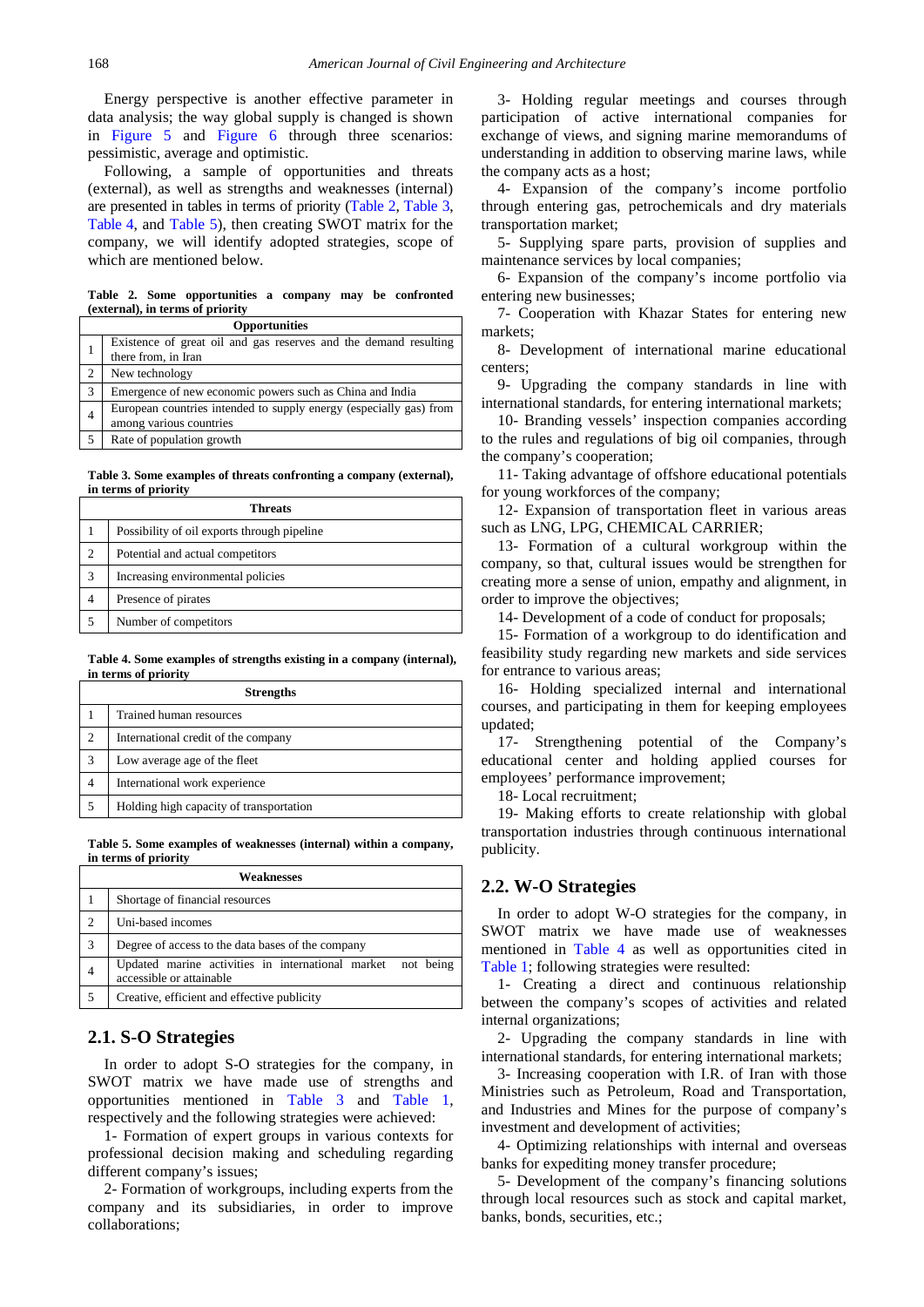6- Making use of experienced and professional workforces for training the young ones with little experience, in line with knowledge management;

7- Creating a strong software and network system within the company, in order to remove bureaucracy and expedite the matters more;

8- Planning and implementing a process, in order to find talented employees and take advantage of them in a right position;

#### **2.3. S-T Strategies:**

In order to adopt S-T strategies, in SWOT matrix we have made use of strength points and threats respectively mentioned in [Table 3](#page-3-1) and [Table 2,](#page-3-0) resulting in following strategies:

1- Furnishing specific and continuous customers of the company, with facilities and privileges;

2- Cooperation with internal and overseas ship making companies for meeting the company's needs quickly and expanding income portfolio of it;

3- Taking advantage of today's knowledge and technology in order to reduce fuel consumption of ships;

4- Formation of a workgroup to study and forecast markets in various work areas, to provide some solutions to adapt future conditions;

5- Improving quality of services to satisfy customers' needs, and increasing the number of customers;

6- Reducing risks via control management system;

#### **2.4. W-T Strategies:**

In order to adopt W-T strategies for the company, in SWOT matrix we have used weakness and threats respectively presented in [Table 4](#page-3-2) and [Table 3;](#page-3-1) the result was as below:

1- Applying local companies' potential and their development, and continuing cooperation with them when sanctions are removed;

2- Establishing standard local companies and institutions, categorizing them, cooperating with and supporting them;

3- Taking advantage of meritocracy system in the company;

4- Creating knowledge management setup for keeping information and experience within the company;

5- Cooperation with other governmental and private military organizations to keep the ships safe from marine dangers;

6- Attracting operational forces from populous families, to be able to stay on board;

7- Formation of a group to control repairs and make regular and planned visits to keep the fleet updated and to prevent failure;

8- Selling or scrapping tankers with more than 15 years of age, purchase and replacing the new ones;

# **3. Making Internal and External Analysis**

In order to analyze internal and external factors simultaneously, we make use of a tool named internal and external matrix (IE). It is used to determine the company/ organization or business position. In other words, a company/ organization can make clear configuration and tasks of its own business units. To create the matrix, the company/ organization should place scores resulted from internal and external factors' evaluation matrices, in horizontal and vertical dimensions of the said matrix to make clear the position of organization or business in the matrix spaces, and a suitable strategy could be adopted for it. Internal and external matrices are presented in two forms of tiles with 4 and 9 blocks each, which in this case it is a 4 [\(Figure 7\)](#page-4-0). In this tiled matrix and in terms of scores related to internal and external factors, if the organization or business's position is located in I block, Conservative (maintenance, internal support); if in II block, Aggressive (growth and development); if in III block, Defensive (removal, assignment, decrease, liquidation), and finally if located in IV block, Competitive (maintenance, external support) strategies are proposed.

<span id="page-4-0"></span>

**Figure 7**. Internal and external tiled matrix

Examining resulted numbers from EFE and IFE matrices and depicting IE matrix shown in [Figure 8,](#page-4-1) indicates that strategies at S-O level are the first priority for the company which is considered as *aggressive strategy* (growth and development).

<span id="page-4-1"></span>

**Figure 8**. Result of IE matrix analysis for the company

# **4. SPACE- Strategic Position and Action Evaluation Matrix**

In this evaluation, we examine suitable strategy for the company in terms of four parameters: financial strength, industrial strength, environment stability, and competitive advantage. Evaluation process is as follows:

1- Select those variables introducing: (FS) financial strength, (CA) competitive advantage, (ES) Environment stability, and (IS) Industrial strength.

2- Score these variables from worst  $(+1)$  to best  $(+6)$ and create two FS and IS axes. Create two ES and CA axes for each of variables and score them from best (-1) to worst (-6).